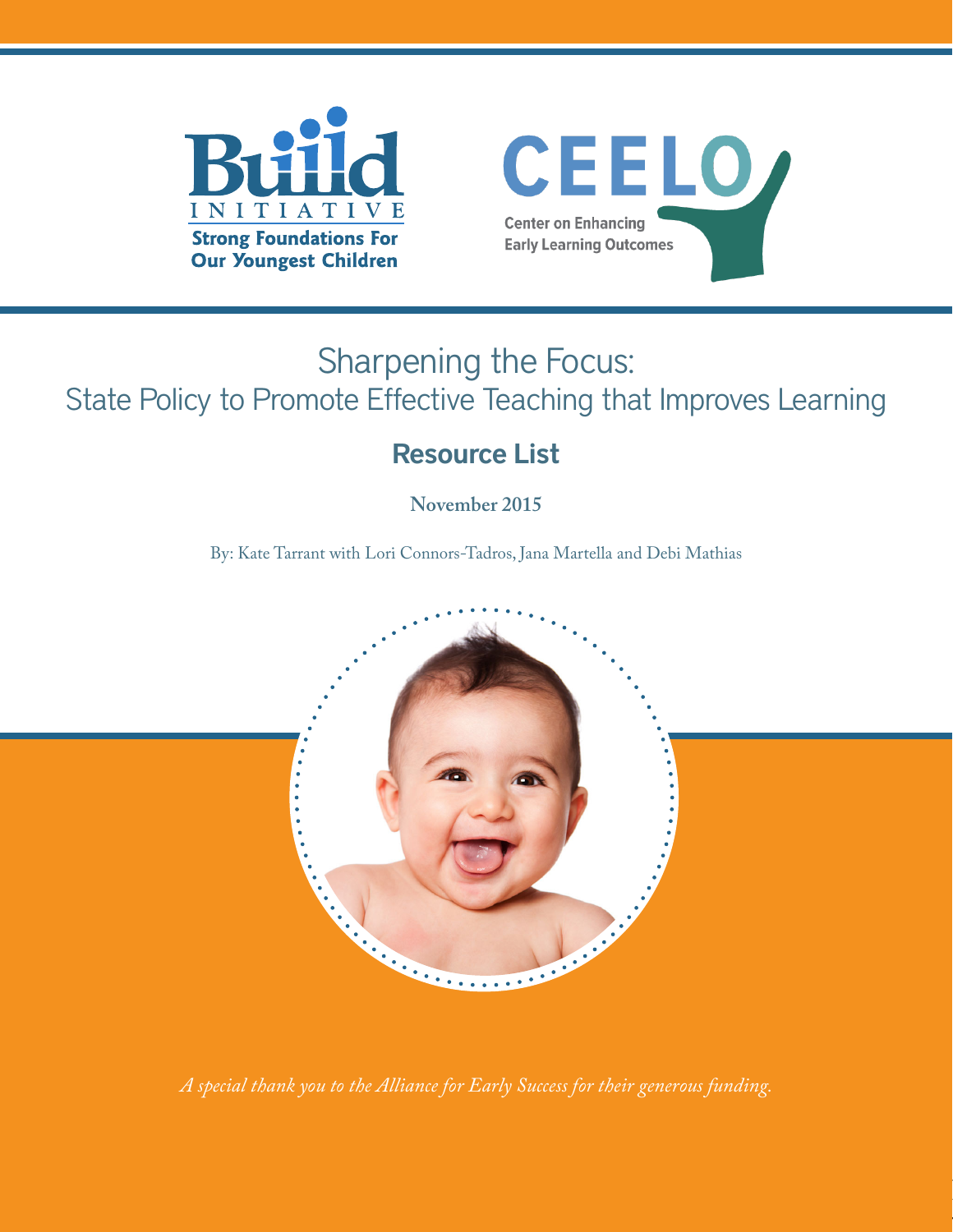**Tis document includes some of the resources that we have identifed that pertain to our work about policies that promote teaching and learning. Te resources are organized in two ways. First they are presented in topic areas and then we share them alphabetically. Te articles and reports included are meant to pique new ways of thinking about early childhood teaching and program quality. It is not exhaustive and will be modifed as we continue our work. On the last page we include websites from organizations that have developed many useful resources than can inform strategies to improve early childhood quality teaching and learning.** 

## **Topical Listing**

#### **Defining Teaching Quality**

- Behrstock-Sherratt, E., Bassett, K., Olson, D., Jacques, C. (2014). From good to great: Exemplary teachers share perspectives on increasing teacher effectiveness across the continuum. American Institutes for Research. Retrieved from http://www.gtlcenter.org/products-resources/studyteacher-perspectives-factors-influencing-effectiveness
- Coe, R., Aloisi, C., Higgins, S., & Major, L.E. (2014). What makes great teaching: Review of the underpinning research. Centre for Evaluation and Monitoring, Durham University, and The Sutton Trust. Retrieved from http://www.suttontrust.com/wp-content/uploads/2014/10/What-Makes-Great-Teaching-REPORT.pdf
- Division for Early Childhood (DEC). (2014). *DEC recommended practices in early intervention/early childhood special education.* Retrieved from http://www.dec-sped.org/recommendedpractices
- Fullan, M. (2007). Change the terms for teacher learning. National Staff Development Council. 28(3) 35- 36. Retrieved from http://www.michaelfullan.ca/media/13396074650.pdf
- Institute of Medicine (IOM) and National Research Council (NRC). (2015) Transforming the workforce for children birth through age 8: A unifying framework. Washington, DC: The National Academies Press. Retrieved from http://www.nap.edu/catalog/19401/transforming-the-workforce-forchildren-birth-through-age-8-a
- National Association for the Education of Young Children (NAEYC). (2009) Standards for Early Childhood Professional Preparation. Retrieved from http://www.naeyc.org/files/naeyc/files/2009%20Professional%20Prep%20stdsRevised%204\_12. pdf
- National Association for the Education of Young Children (NAEYC). (2009) Developmentally Appropriate Practice in Early Childhood Programs Serving Children from Birth through Age 8. Retrieved from http://www.naeyc.org/files/naeyc/file/positions/PSDAP.pdf
- National Center for Quality Teaching and Learning. (2012). Framework for effective everyday practice. Washington, D.C.: Author. Retrieved from http://eclkc.ohs.acf.hhs.gov/hslc/ttasystem/teaching/docs/house-framework.pdf
- Society of Research on Child Development. (2013). Investing in our future: Evidence base on preschool education. Retrieved from http://www.srcd.org/policy-media/policy-updates/meetingsbriefings/investing-our-future-evidence-base-preschool
- Stanford Center for Opportunity Policy in Education. (2013). Excellent teachers for each and every child: A guide for state policy. Retrieved from http://www.otlcampaign.org/sites/default/files/teaching-quality-policy-guide.pdf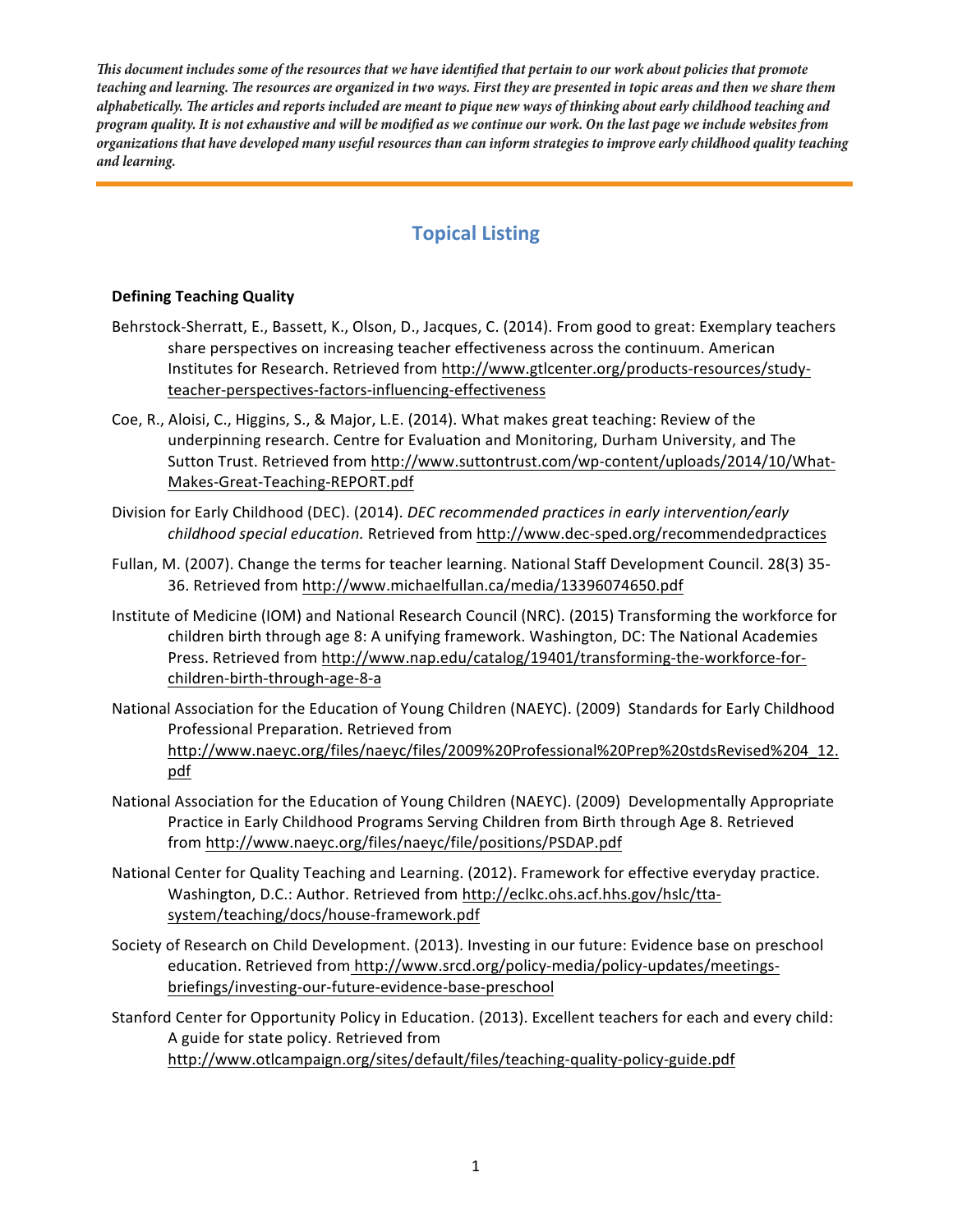Zero to Three (2009). Early experiences matter: A guide to improved policies for infants and toddlers. Washington, D.C.: Author. Retrieved from http://main.zerotothree.org/site/DocServer/Policy\_Guide.pdf?docID=8401

#### **Professional Learning**

- Centeno, M., Peterson-Hardie, K., & Stein, A. (2014). Illustrations of job-embedded professional development routines and protocols in center-based early education programs. BUILD Initiative 2014 QRIS National Meeting. Retrieved from http://qrisnetwork.org/lt/2014-qris-nationalmeeting/sessions/illustrations-job-embedded-professional-development-routines-
- Hilar, T., Jackson, C., & Halalsky, L. E. (2014). One of these things is not like the other. Retrieved from http://thirdway.browsermedia.com/report/product/one-of-these-things-is-not-like-the-others
- Horm, D.M., Hyson, M., & Winton, P.J. (2013). Research on early childhood teacher education: Evidence from three domains and recommendations for moving forward. Journal of Early Childhood Teacher Education, 34, 95-112.
- Lutton, A. (2012) *Advancing the Early Childhood Profession:* NAEYC Standards and Guidelines for *Professional Development*, Washington D.C.: National Association for the Education of Young Children.
- Neuman, S.B., & Kamil, M. L. (Eds.), Preparing Teachers for the Early Childhood Classroom (19 48). Baltimore, MD: Brookes Publishing.
- Sebring, S. B., Allensworth, E., Bryk, A. S., Easton, J. Q., & Luppescu, S. (2006). The essentials for school improvement. Consortium on Chicago School Research at The University of Chicago. Retrieved from https://ccsr.uchicago.edu/sites/default/files/publications/EssentialSupports.pdf

Literature Review: Research on 5 Essentials Concepts. Consortium on Chicago School Research at The University of Chicago. Retrieved from http://uei.uchicago.edu/sites/default/files/documents/5E\_LiteratureReview\_Research\_ vFINAL.pdf

- Shigeyo Hawley, M., & Pacchiano, D. (2014). Next generation quality improvement investments: Program- and job-embedded professional development approaches. BUILD Initiative 2014 QRIS National Meeting. Retrieved from http://qrisnetwork.org/lt/2014-qris-nationalmeeting/sessions/next-generation-quality-improvement-investments-program-and-j
- Tooley, M., & Bornfreund, L. (2014). Time to improve: How federal policy can promote better prepared teachers and school leaders. Washington, D.C.: New America Foundation. Retrieved from http://newamerica.net/publications/policy/time\_to\_improve
- Whalon, K., Bishop, C., Snyder, P., Conroy, M., McLaughlin, T. (2013). Applying practice-based coaching with teachers in early childhood centers. Presentation at the 2013 annual meeting of the Division for Early Childhood, San Francisco, CA. Retrieved from http://ceecs.education.ufl.edu/wp-content/uploads/2014/01/DEC-Coaching-Final.pdf
- Whitebook, M. (2014). Building a skilled teacher workforce: Shared and divergent challenges in early care and education and in grades K-12. Retrieved from http://www.irle.berkeley.edu/cscce/wpcontent/uploads/2014/09/Building-a-Skilled-Teacher-Workforce\_September-2014\_9-25.pdf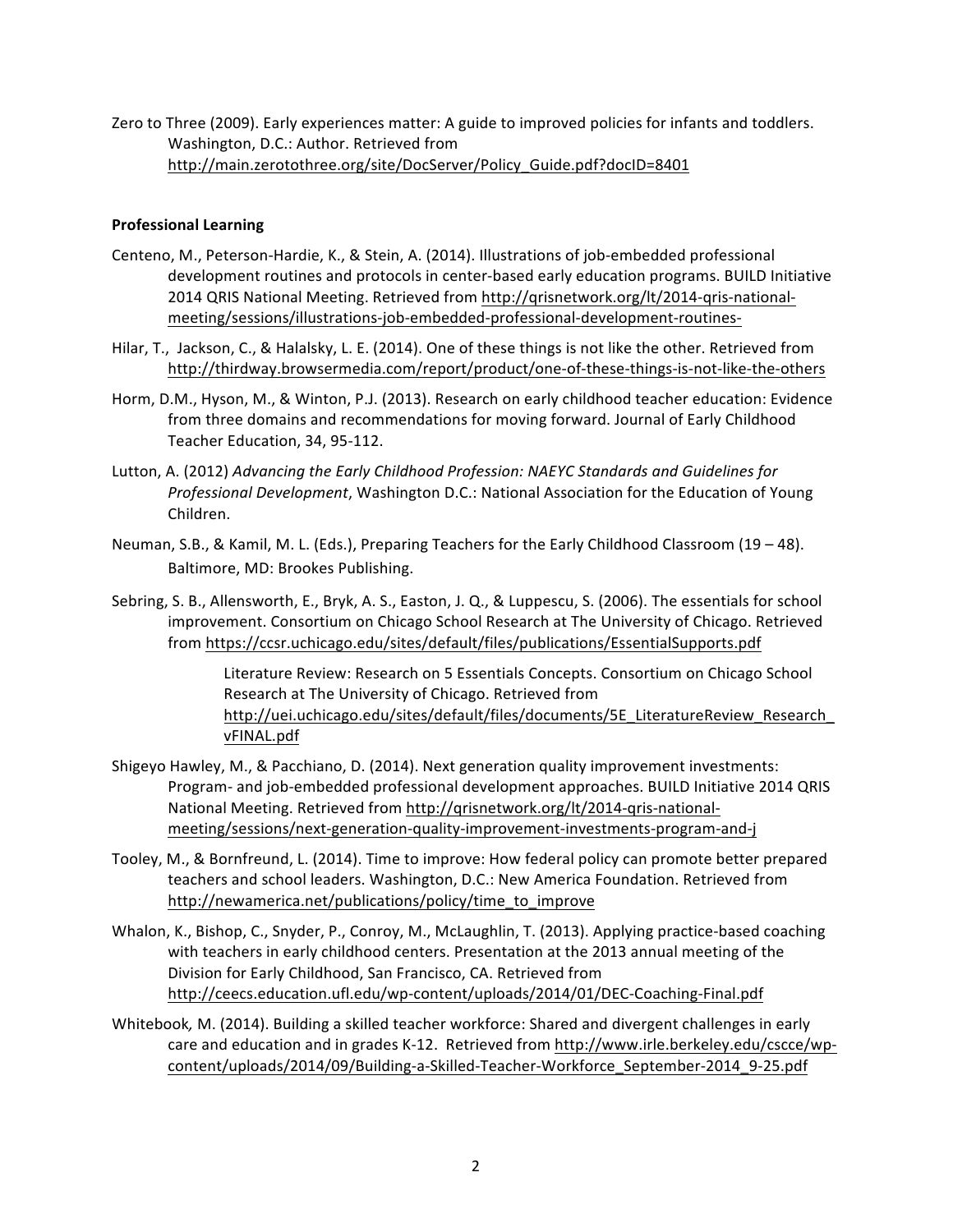- Willer, B., Lutton, A. & Ginsberg, M. (2011) The importance of early childhood teacher preparation: The perspectives and positions of the National Association for the Education of Young Children. In The pre-k debates: Current controversies & issues, eds. E. Zigler, W. Gilliam & S. Barnett, 77-83. Baltimore, MD: Brookes
- Winton, P., Snyder, P., & Goffin, S. (in press). Beyond the status quo: Rethinking professional development for early childhood teachers. In by L. Couse & S. Recchia (eds). Handbook of Early Childhood Teacher Education.
- Zaslow, M., Tout, K., Halle, T., Vick Whittaker, J., & Lavelle, B. (2010). Emerging research Vick Whittaker 7 on early childhood professional development. In S. B. Neuman, & M. L. Kamil (Eds.), Preparing Teachers for the Early Childhood Classroom (19 – 48). Baltimore, MD: Brookes Publishing.

#### **Accountability Systems**

- Barnett, S., Goffin, S., & Boller, K. *Early Childhood Research Quarterly; Special Issue: QRIS as a Change* Agent.
- The Center for the Study of Education Policy (CSEP, at Illinois State University (n.d.). Teacher evaluation in early childhood classrooms companion resources. Retrieved from http://teecc.illinoisstate.edu/companionresources/
- Connors-Tadros, L. & Horowitz, M. (2014). How are early childhood teachers faring in state teacher evaluation systems? (CEELO Policy Report). New Brunswick, NJ: The Center for Enhancing Early Learning Outcomes. Retrieved from http://ceelo.org/wpcontent/uploads/2014/03/CEELO\_policy\_report\_ece\_teachereval\_march\_2014.pdf
- Darling-Hammond, L. (2012). Creating a comprehensive system of support for evaluating and supporting effective teachers. Stanford, CA: Stanford Center for Opportunity Policy in Education. Retrieved from https://edpolicy.stanford.edu/sites/default/files/publications/creating-comprehensivesystem-evaluating-and-supporting-effective-teaching\_1.pdf
- Hayes, L. & Lillenstein, J. (2015). A framework for coherence: College and career readiness standards, multi-tiered systems of support, and educator effectiveness. The Center on Great Teachers & Leaders: Retrieved from http://www.gtlcenter.org/sites/default/files/Multi-Tiered\_Systems\_of\_Support.pdf
- Martella, J. & Connors-Tadros, L. (2014). Evaluating early childhood educators prekindergarten through third grade: Supplement to the practical guide to designing comprehensive educator evaluation systems. Center on Great Teachers and Leaders at AIR and the Center for Enhancing Early Learning Outcomes. Retrieved from http://www.gtlcenter.org/sites/default/files/Early\_Childhood\_Supplement.pdf
- Nusche, D., Radinger, T., Santiago, P., & Shewbridge, C. (2013). OECD review on evaluation and assessment frameworks for improving school outcomes - synthesis report: What have we learned? Retrieved from http://www.slideshare.net/OECDEDU/oecd-review-on-evaluation-andassessment-frameworks-for-improving-school-outcomes-synthesis-report-what-have-welearned
- Pianta, R.C. (2014). Policy in early childhood: Focus on the "right stuff." Teachstone. Retrieved from http://teachstone.com/blog/policy-early-childhood-focus-right-stuff/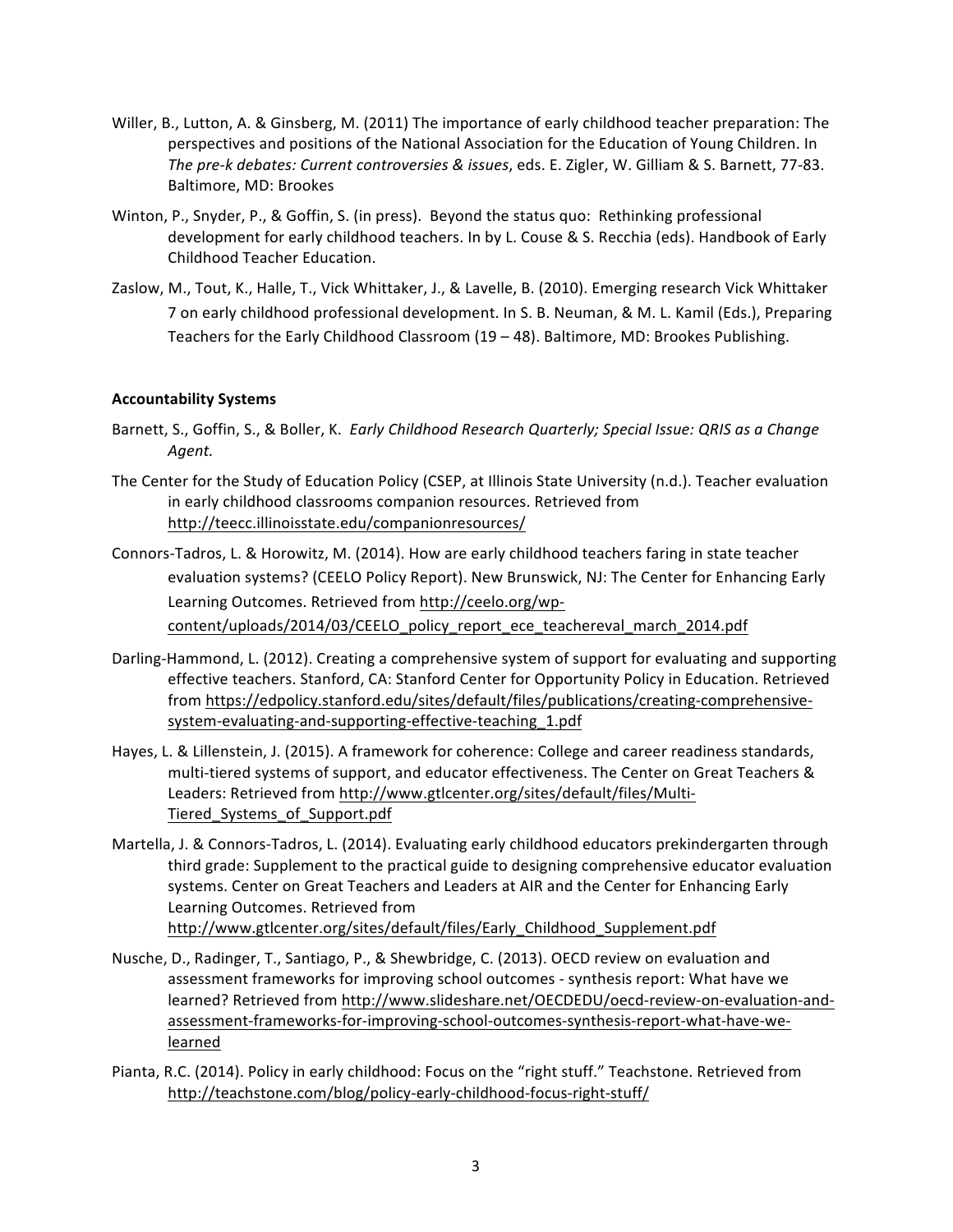- Regenstein, E., & Romero-Jurado, R. (2014). A framework for rethinking state education accountability and support from birth through high school. Chicago, IL: The Ounce. Retrieved from http://www.ounceofprevention.org/national-policy/national-policy-conversations.php
- Rubin, M., Neumerski, C.M., Goldring, E. B. Cannata, M., Drake, T.A. Grissom, J.A., & Schuermann, P. (2014)."Not just a gotcha" professional development and teacher effectiveness data. Vanderbilt Peabody College. Retrieved from http://www.principaldatause.org/
- Smith, S., Robbins, T., Stagman, S. & Kreader, J.L. (2012). Practices for promoting young children's learning in QRIS Standards. New York, NY: National Center for Children in Poverty. Retrieved from http://www.nccp.org/publications/pub\_1070.html
- Tucker, M. S. (2014). Fixing our national accountability system. Washington, D.C.: The National Center on Education and the Economy. Retrieved from http://www.ncee.org/wpcontent/uploads/2014/08/FixingOurNationalAccountabilitySystemWebV4.pdf

#### **Teaching Conditions**

- Almy, S. & Tooley, M. (2012). Building and sustaining talent: Creating conditions in high poverty school that support effective teaching and learning. The Education Trust http://www.edtrust.org/sites/edtrust.org/files/Building\_and\_Sustaining\_Talent.pdf
- Bryk, A. S. (2010). Organizing schools for improvement. Phi Delta Kappan. 91(7)23-30
- Center on Great Teachers and Leaders. (2014). Understanding teaching conditions: Handouts. Washington, D.C.: American Institutes for Research. Retrieved from http://www.gtlcenter.org/sites/default/files/TeachingConditions\_Handouts.pdf
- Dennis, S.E., & O'Connor, E. (2012). Reexamining quality in early childhood education: Exploring the relationship between the organizational climate and the classroom. Journal of Research in Childhood Education. Retrieved from http://ecs.force.com/studies/rstudypg?id=a0r70000006m3vxAAA
- Horng, E., & Loeb, S. (2010). New thinking about instructional leadership. Kappan Magazine. 29(3)66-69. Retrieved from http://cepa.stanford.edu/sites/default/files/Kappan\_leadership.pdf
- Killion, J. (2013). Establishing time for professional learning. Oxford, OH: Learning Forward. Retrieved from http://learningforward.org/docs/default-source/commoncore/establishing-time-forprofessional-learning.pdf
- Pacchiano, D.M., Ehrlich, S., & Sebring, P.B (n.d.) Taking the 5 Essentials to early education: Merging early childhood and K-12 research in support of school improvement. Ounce of Prevention Fund and University of Chicago Consortium on Chicago School Research
- Sebring, S. B., Allensworth, E., Bryk, A. S., Easton, J. Q., & Luppescu, S. (2006). The essentials for school improvement. Consortium on Chicago School Research at The University of Chicago. Retrieved from https://ccsr.uchicago.edu/sites/default/files/publications/EssentialSupports.pdf

Literature Review: Research on 5 Essentials Concepts. Consortium on Chicago School Research at The University of Chicago. Retrieved from http://uei.uchicago.edu/sites/default/files/documents/5E\_LiteratureReview\_Research\_ vFINAL.pdf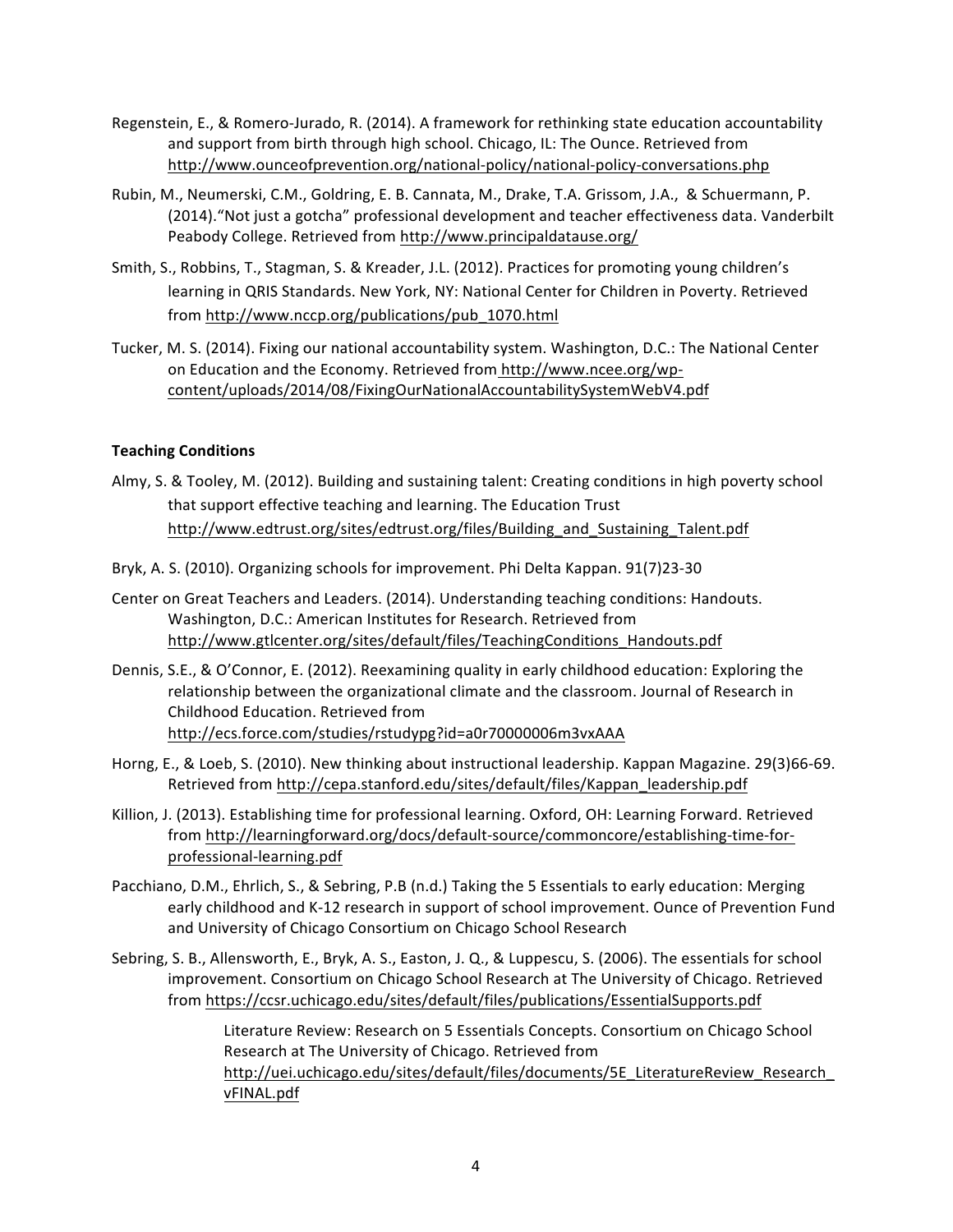Stipek, D. (2013). Assessment to improve student outcomes. Presentation from the CEELO meeting, June 5-6, 2013, San Francisco, CA. Retrieved from http://ceelo.org/wpcontent/uploads/2013/06/STIPEK.pdf

#### **Culturally Competent Teaching**

- Espinoza, L. M. (2013). Getting it RIGHT for young children from diverse backgrounds: Applying research to improve practice with a focus on Dual Language Learners. Enhanced Pearson eText -- Access Card Package, 2nd Edition
- Espinoza, L. M. (2013). Early education for dual language learners: Promoting school readiness and early school success. Washington, D.C.: Migrant Policy Institute. Retrieved from http://fcdus.org/sites/default/files/DualLanguageLearners.pdf
- Lopez, A., Zapeda, M., & Medina, O. (2012). Dual Language Learner teacher competency (DLLTC) report. Alliance for a Better Community in Collaboration with National Council de la Raza. Retrieved from http://www.buildinitiative.org/Portals/0/Uploads/Documents/DualLanguageLearnerTeacherCo mpetenciesReport.pdf
- Olsen, L., Bhattacharya, J., & Scharf, A. (2006). Cultural competency: What it is and why it matters. California Tomorrow. Retrieved from http://www.lpfch.org/programs/culturalcompetency.pdf

#### **General: Policy Frameworks and Recommendations**

- Boller, K., Tarrant, K., Schaack, D. (2014). Early care and education quality improvement: A typology of intervention approaches. Retrieved from http://www.acf.hhs.gov/sites/default/files/opre/qi\_brief\_508\_compliant.pdf
- Bornfreund L., McCann, C., Williams, C., Gurensey, L. (2014). Beyond subprime learning: Accelerating progress in early education. Washington, D.C.: New America Foundation. Retrieved from http://www.newamerica.net/sites/newamerica.net/files/policydocs/Beyond\_Subprime\_Learnin g\_by\_Bornfreund-et-al\_New\_America\_Jul2014.pdf
- Darling-Hammond, L. (2014). To close the achievement gap, we need to close the teaching gap. Huffington Post. Retrieved from http://www.huffingtonpost.com/linda-darlinghammond/toclose-the-achievement\_b\_5542614.html?utm\_hp\_ref=tw
- Garmston, R. J. & Wellman, B. M. (2009). The adaptive school: A sourcebook for developing collaborative groups. Norwood, MA: Christopher-Gordon.
- Mead, S. (2014). Renewing Head Start's promise: Invest in what works for disadvantaged preschoolers. Belllweather Education Partners. Retrieved from http://bellwethereducation.org/sites/default/files/Bellwether\_Head-Start\_July2014.pdf
- Tout, K., Epstein, D., Soli, M. & Lowe, C. (2015). A blueprint for early care and education quality improvement initiatives. Child Trends. Retrieved from: http://www.childtrends.org/?publications=a-blueprint-for-early-care-and-education-qualityimprovement-initiatives-final-report#sthash.SWkwLz17.dpuf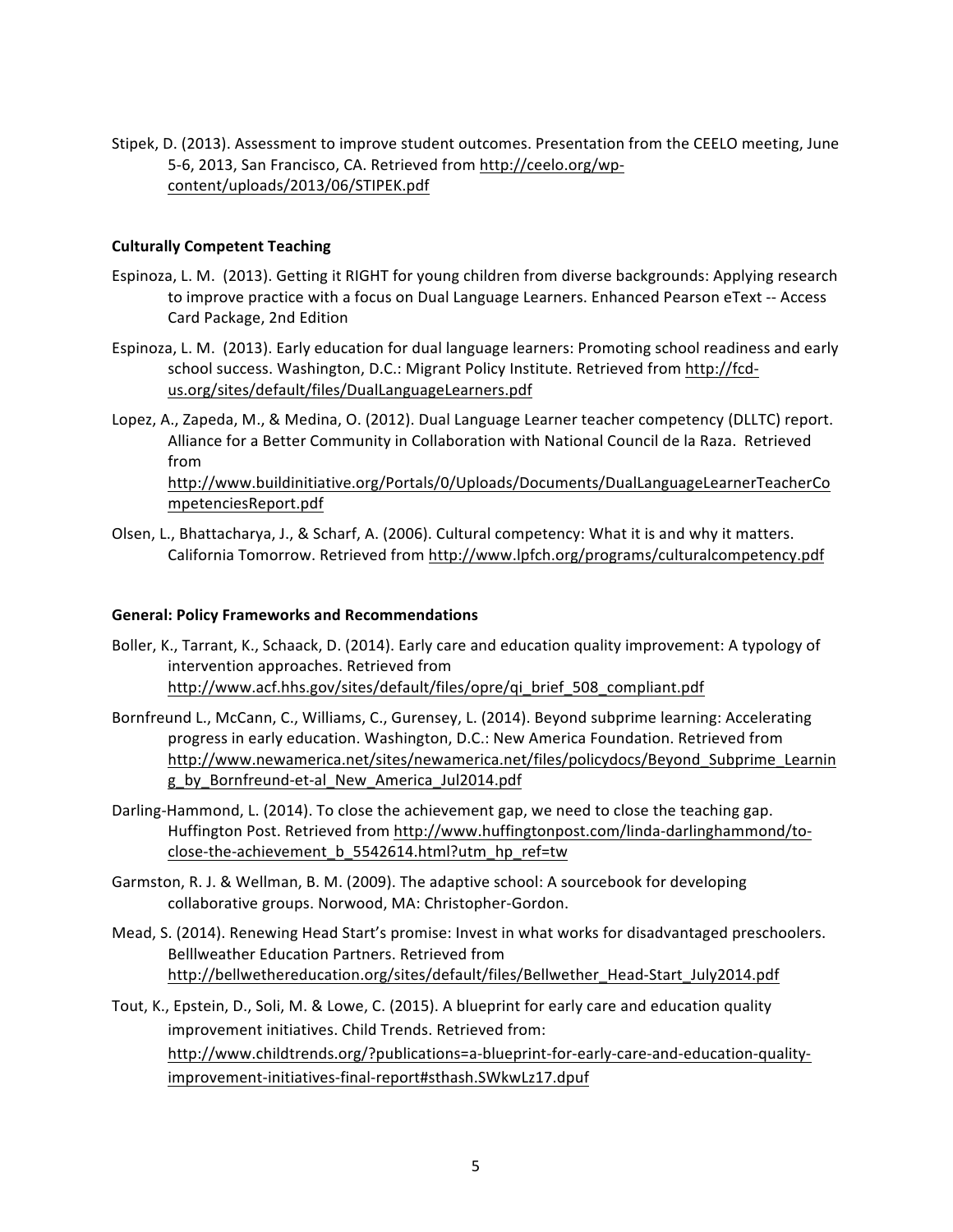### **Alphabetical Listing**

- Almy, S. & Tooley, M. (2012). Building and sustaining talent: Creating conditions in high-poverty schools that support effective teaching and learning. The Education Trust http://www.edtrust.org/sites/edtrust.org/files/Building\_and\_Sustaining\_Talent.pdf
- Barnett, S., Goffin, S., & Boller, K. *Early Childhood Research Quarterly; Special Issue: QRIS as a Change* Agent.
- Behrstock-Sherratt, E., Bassett, K., Olson, D., Jacques, C. (2014). From good to great: Exemplary teachers share perspectives on increasing teacher effectiveness across the continuum. American Institutes for Research. Retrieved from http://www.gtlcenter.org/products-resources/studyteacher-perspectives-factors-influencing-effectiveness
- Boller, K., Tarrant, K., Schaack, D. (2014). Early care and education quality improvement: A typology of intervention approaches. Retrieved from http://www.acf.hhs.gov/sites/default/files/opre/qi\_brief\_508\_compliant.pdf
- Bornfreund L., McCann, C., Williams, C., Guernsey, L. (2014). Beyond subprime learning: Accelerating progress in early education. Washington, D.C.: New America Foundation. Retrieved from http://www.newamerica.net/sites/newamerica.net/files/policydocs/Beyond\_Subprime\_Learnin g\_by\_Bornfreund-et-al\_New\_America\_Jul2014.pdf
- Bryk, A. S. (2010). Organizing schools for improvement. Phi Delta Kappan. 91(7)23-30
- Centeno, M., Peterson-Hardie, K., & Stein, A. (2014). Illustrations of job-embedded professional development routines and protocols in center-based early education programs. BUILD Initiative 2014 QRIS National Meeting. Retrieved from http://qrisnetwork.org/lt/2014-qris-nationalmeeting/sessions/illustrations-job-embedded-professional-development-routines-
- Center on Great Teachers and Leaders. (2014). Understanding teaching conditions: Handouts. Washington, D.C.: American Institutes for Research. Retrieved from http://www.gtlcenter.org/sites/default/files/TeachingConditions\_Handouts.pdf
- The Center for the Study of Education Policy (CSEP) at Illinois State University (n.d.). Teacher evaluation in early childhood classrooms companion resources. Retrieved from http://teecc.illinoisstate.edu/companionresources/
- Coe, R., Aloisi, C., Higgins, S., & Major, L.E. (2014). What makes great teaching: Review of the underpinning research. Centre for Evaluation and Monitoring, Durham University, and The Sutton Trust. Retrieved from http://www.suttontrust.com/wp-content/uploads/2014/10/What-Makes-Great-Teaching-REPORT.pdf
- Connors-Tadros, L. & Horowitz, M. (2014). How are early childhood teachers faring in state teacher evaluation systems? (CEELO Policy Report). New Brunswick, NJ: The Center for Enhancing Early Learning Outcomes. Retrieved from http://ceelo.org/wpcontent/uploads/2014/03/CEELO\_policy\_report\_ece\_teachereval\_march\_2014.pdf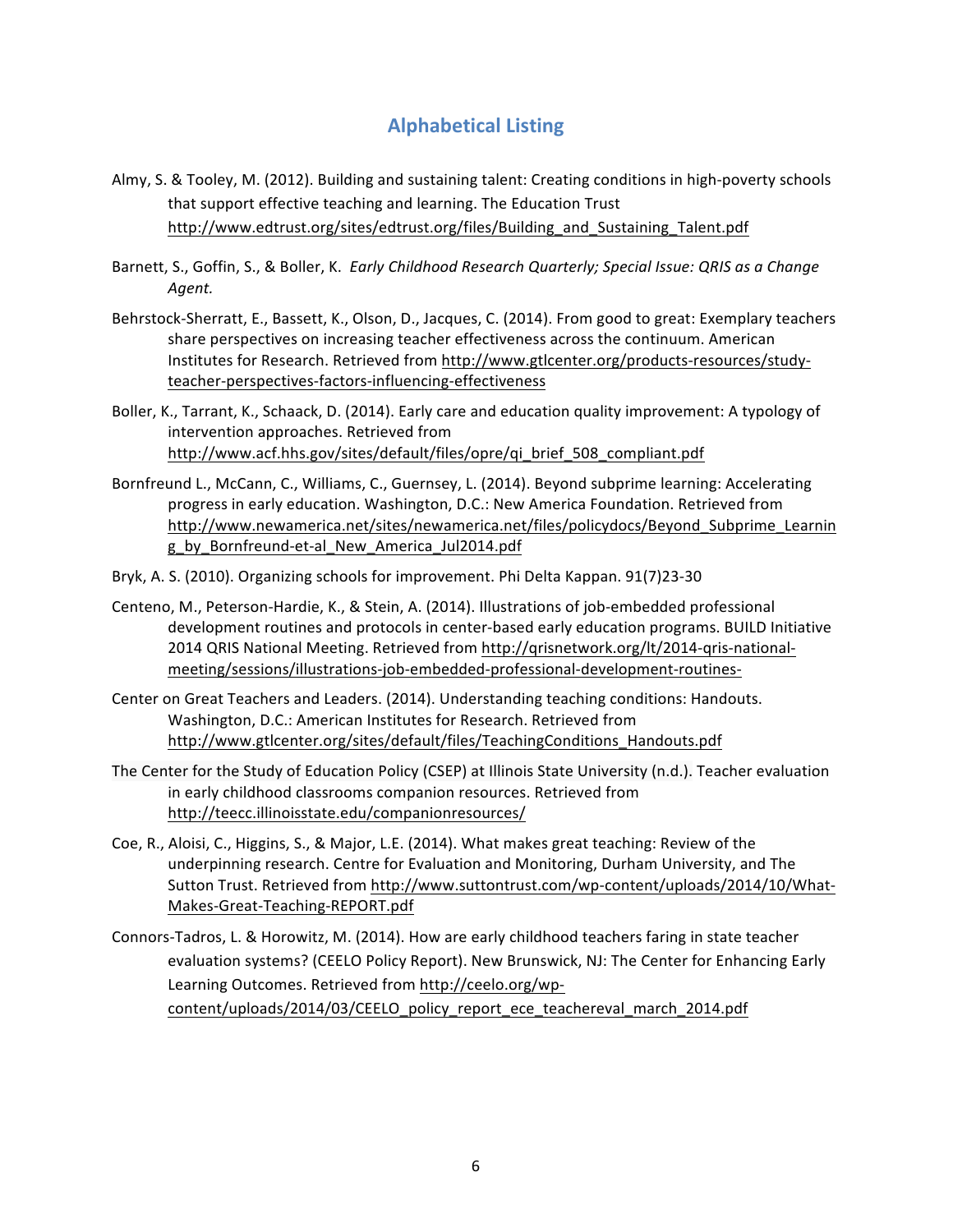- Darling-Hammond, L. (2014). To close the achievement gap, we need to close the teaching gap. Huffington Post. Retrieved from http://www.huffingtonpost.com/linda-darlinghammond/toclose-the-achievement\_b\_5542614.html?utm\_hp\_ref=tw
- Darling-Hammond, L. (2012). Creating a comprehensive system of support for evaluating and supporting effective teachers. Stanford, CA: Stanford Center for Opportunity Policy in Education. Retrieved from https://edpolicy.stanford.edu/sites/default/files/publications/creating-comprehensivesystem-evaluating-and-supporting-effective-teaching\_1.pdf
- Division for Early Childhood (DEC). (2014). *DEC recommended practices in early intervention/early childhood special education.* Retrieved from http://www.dec-sped.org/recommendedpractices
- Espinoza, L. M. (2013). Early education for dual language learners: Promoting school readiness and early school success. Washington, D.C.: Migrant Policy Institute. Retrieved from http://fcdus.org/sites/default/files/DualLanguageLearners.pdf
- Espinoza, L. M. (2013). Getting it RIGHT for young children from diverse backgrounds: Applying research to improve practice with a focus on Dual Language Learners. Enhanced Pearson eText -- Access Card Package, 2nd Edition
- Fullan, M. (2007). Change the terms for teacher learning. National Staff Development Council. 28(3) 35- 36. Retrieved from http://www.michaelfullan.ca/media/13396074650.pdf
- Garmston, R. J. & Wellman, B. M. (2009). The adaptive school: A sourcebook for developing collaborative groups. Norwood, MA: Christopher-Gordon.
- Goldring, E. B., Neumerski, C. M., Cannata, M., Drake, T. A., Grissom, J. A., Rubin, M., & Schuermann, P. (2014). Principals' use of teacher effectiveness data for talent management decisions. Vanderbilt Peabody College. Retrieved from www.principaldatause.org
- Hayes, L. & Lillenstein, J. (2015). A framework for coherence: College and career readiness standards, multi-tiered systems of support, and educator effectiveness. Washington, DC:The Center on Great Teachers & Leaders. Retrieved from http://www.gtlcenter.org/sites/default/files/Multi-Tiered\_Systems\_of\_Support.pdf
- Hilar, T., & Halalsky, L. E. (2014). Teaching: The next generation. The Third Way. Retrieved from http://thirdway.browsermedia.com/report/teaching-the-next-generation
- Hilar, T., Jackson, C., & Halalsky, L. E. (2014). One of these things is not like the other. Retrieved from http://thirdway.browsermedia.com/report/product/one-of-these-things-is-not-like-the-others
- Horm, D.M., Hyson, M., & Winton, P.J. (2013). Research on early childhood teacher education: Evidence from three domains and recommendations for moving forward. Journal of Early Childhood Teacher Education, 34, 95-112.
- Horng, E., & Loeb, S. (2010). New thinking about instructional leadership. Kappan Magazine.29(3)66-69. Retrieved from http://cepa.stanford.edu/sites/default/files/Kappan\_leadership.pdf
- Institute of Medicine (IOM) and National Research Council (NRC). (2015) Transforming the workforce for children birth through age 8: A unifying framework. Washington, DC: The National Academies Press. Retrieved from http://www.nap.edu/catalog/19401/transforming-the-workforce-forchildren-birth-through-age-8-a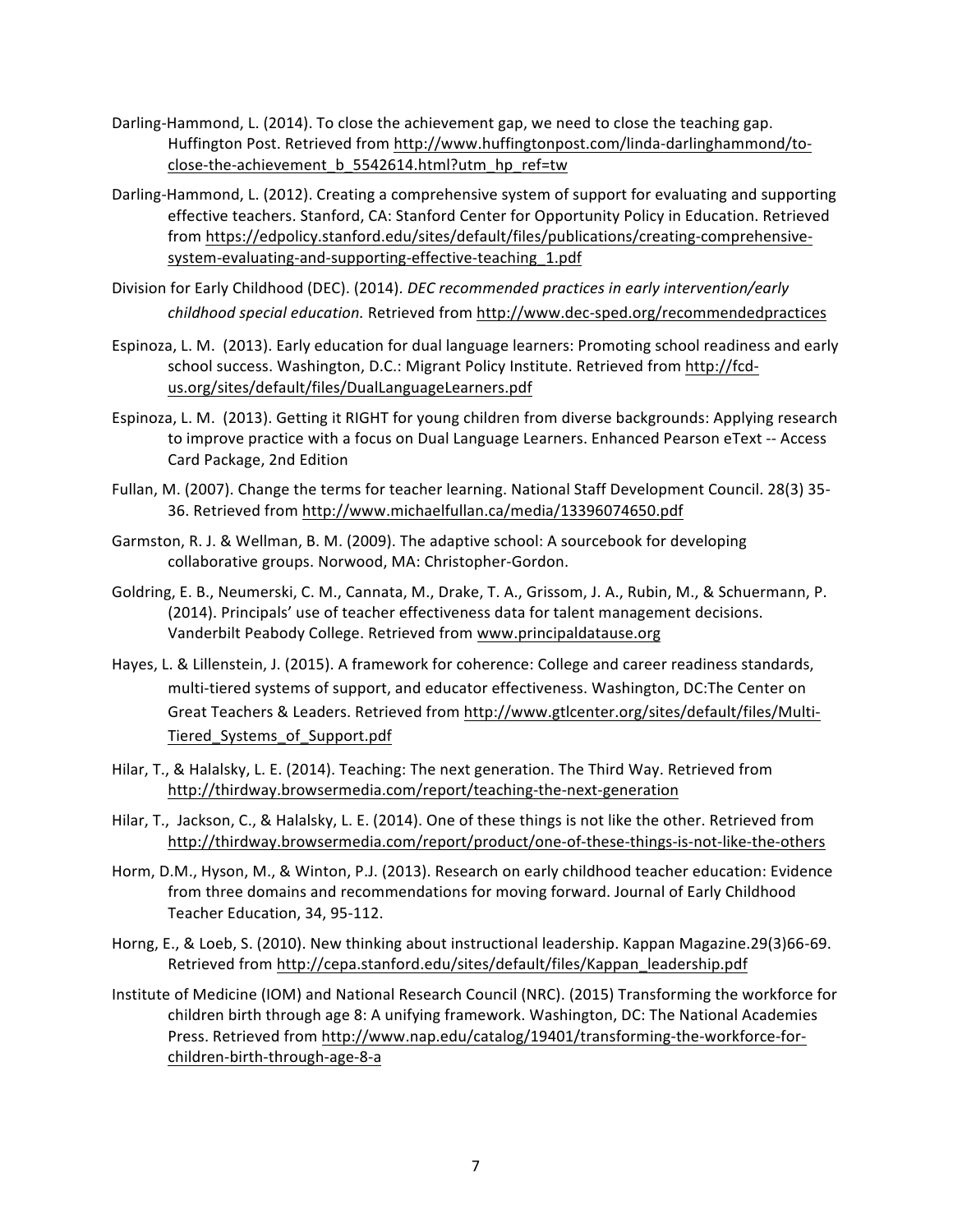- Killion, J. (2013). Establishing time for professional learning. Oxford, OH: Learning Forward. Retrieved from http://learningforward.org/docs/default-source/commoncore/establishing-time-forprofessional-learning.pdf
- Lopez, A., Zapeda, M., & Medina, O. (2012). Dual Language Learner teacher competency (DLLTC) report. Alliance for a Better Community in Collaboration with National Council de la Raza. Retrieved from http://www.buildinitiative.org/Portals/0/Uploads/Documents/DualLanguageLearnerTeacherCo

mpetenciesReport.pdf

- Lutton, A. (2012) *Advancing the Early Childhood Profession:* NAEYC Standards and Guidelines for *Professional Development*, Washington D.C.: National Association for the Education of Young Children.
- Mead, S. (2014). Renewing Head Start's promise: Invest in what works for disadvantaged preschoolers. Belllweather Education Partners. Retrieved from http://bellwethereducation.org/sites/default/files/Bellwether\_Head-Start\_July2014.pdf
- Martella, J. & Connors-Tadros, L. (2014). Evaluating early childhood educators prekindergarten through third grade: Supplement to the practical guide to designing comprehensive educator evaluation systems. Center on Great Teachers and Leaders at AIR and the Center for Enhancing Early Learning Outcomes. Retrieved from http://www.gtlcenter.org/sites/default/files/Early\_Childhood\_Supplement.pdf
- National Association for the Education of Young Children (NAEYC). (2009) Standards for Early Childhood Professional Preparation. Retrieved from http://www.naeyc.org/files/naeyc/files/2009%20Professional%20Prep%20stdsRevised%204\_12. pdf
- National Association for the Education of Young Children (NAEYC). (2009) Developmentally Appropriate Practice in Early Childhood Programs Serving Children from Birth through Age 8. Retrieved from http://www.naeyc.org/files/naeyc/file/positions/PSDAP.pdf
- National Center for Quality Teaching and Learning. (2012). Framework for effective everyday practice. Washington, D.C.: Author. Retrieved from http://eclkc.ohs.acf.hhs.gov/hslc/ttasystem/teaching/docs/house-framework.pdf
- Neuman, S.B., & Kamil, M. L. (Eds.), Preparing Teachers for the Early Childhood Classroom (19 48). Baltimore, MD: Brookes Publishing.
- Nusche, D., Radinger, T., Santiago, P., & Shewbridge, C. (2013). OECD review on evaluation and assessment frameworks for improving school outcomes - synthesis report: What have we learned? Retrieved from http://www.slideshare.net/OECDEDU/oecd-review-on-evaluation-andassessment-frameworks-for-improving-school-outcomes-synthesis-report-what-have-welearned
- Olsen, L., Bhattacharya, J., & Scharf, A. (2006). Cultural competency: What it is and why it matters. California Tomorrow. Retrieved from http://www.lpfch.org/programs/culturalcompetency.pdf
- Pacchiano, D.M., Ehrlich, S., & Sebring, P.B (n.d.) Taking the 5 essentials to early education: Merging early childhood and K-12 research in support of school improvement. Ounce of Prevention Fund and University of Chicago Consortium on Chicago School Research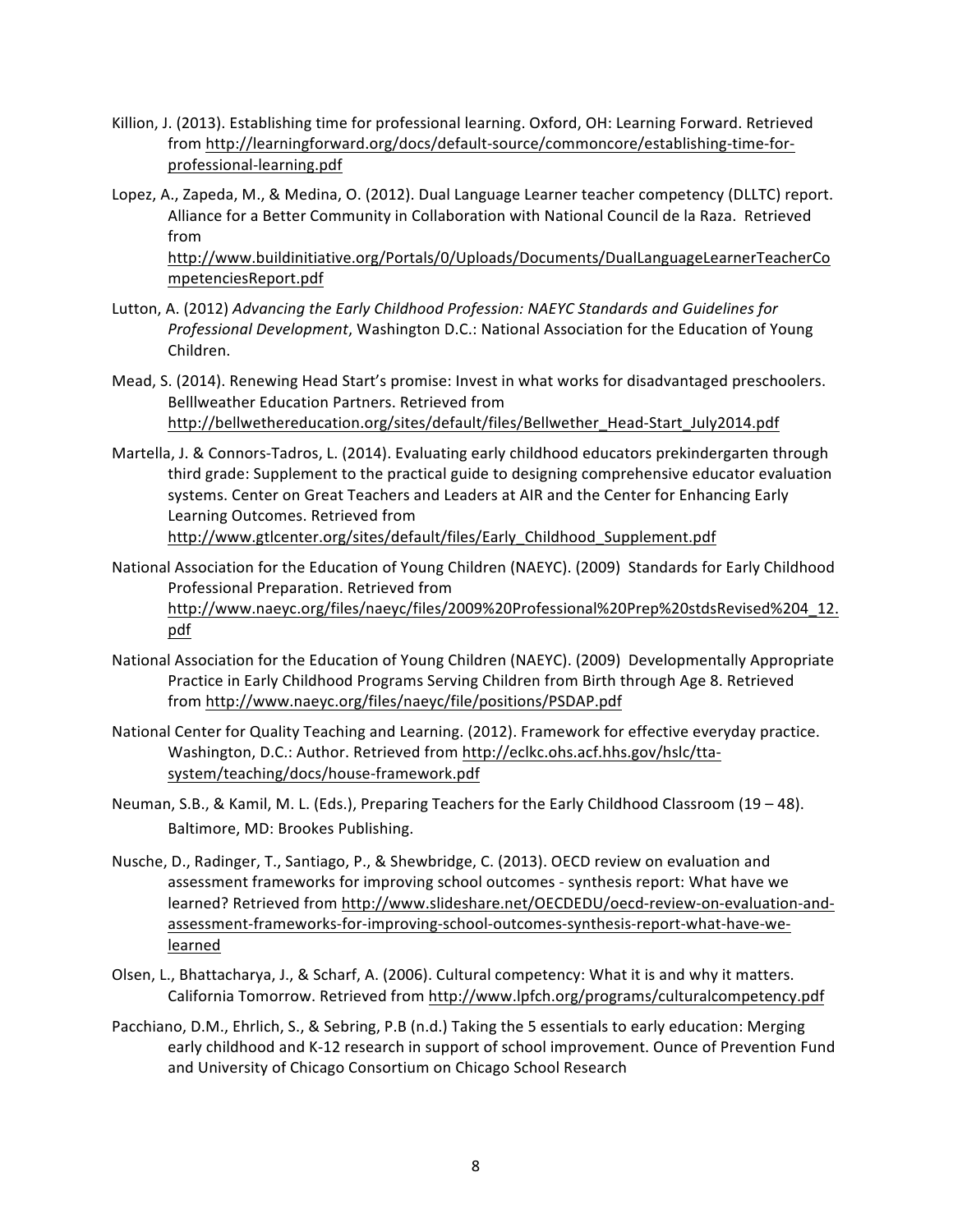- Pianta, R.C. (2014). Policy in early childhood: Focus on the "right stuff." Teachstone. Retrieved from http://teachstone.com/blog/policy-early-childhood-focus-right-stuff/
- Regenstein, E., & Romero-Jurado, R. (2014). A framework for rethinking state education accountability and support from birth through high school. Chicago, IL: The Ounce. Retrieved from http://www.ounceofprevention.org/national-policy/national-policy-conversations.php
- Rubin, M., Neumerski, C.M., Goldring, E. B. Cannata, M., Drake, T.A. Grissom, J.A., & Schuermann, P. (2014)."Not just a gotcha" professional development and teacher effectiveness data. Vanderbilt Peabody College. Retrieved from http://www.principaldatause.org/
- Sebring, S. B., Allensworth, E., Bryk, A. S., Easton, J. Q., & Luppescu, S. (2006). The essentials for school improvement. Consortium on Chicago School Research at The University of Chicago. Retrieved from https://ccsr.uchicago.edu/sites/default/files/publications/EssentialSupports.pdf

Literature Review: Research on 5Essentials Concepts. Consortium on Chicago School Research at The University of Chicago. Retrieved from http://uei.uchicago.edu/sites/default/files/documents/5E\_LiteratureReview\_Research\_ vFINAL.pdf

- Shigeyo Hawley, M., & Pacchiano, D. (2014). Next generation quality improvement investments: Program- and job-embedded professional development approaches. BUILD Initiative 2014 QRIS National Meeting. Retrieved from http://qrisnetwork.org/lt/2014-qris-nationalmeeting/sessions/next-generation-quality-improvement-investments-program-and-j
- Smith, S., Robbins, T., Stagman, S. & Kreader, J.L. (2012). Practices for promoting young children's learning in QRIS Standards. New York, NY: National Center for Children in Poverty. Retrieved from http://www.nccp.org/publications/pub\_1070.html
- Society of Research on Child Development. (2013). Investing in our future: Evidence base on preschool education. Retrieved from http://www.srcd.org/policy-media/policy-updates/meetingsbriefings/investing-our-future-evidence-base-preschool
- Stanford Center for Opportunity Policy in Education. (2013). Excellent teachers for each and every child: A guide for state policy. Retrieved from http://www.otlcampaign.org/sites/default/files/teaching-quality-policy-guide.pdf
- Stipek, D. (2013). Assessment to improve student outcomes. Presentation from the CEELO meeting, June 5-6, 2013, San Francisco, CA. Retrieved from http://ceelo.org/wpcontent/uploads/2013/06/STIPEK.pdf
- Tooley, M., & Bornfreund, L. (2014). Time to improve: How federal policy can promote better prepared teachers and school leaders. Washington, D.C.: New America Foundation. Retrieved from http://newamerica.net/publications/policy/time\_to\_improve
- Tout, K., Epstein, D., Soli, M. & Lowe, C. (2015). A blueprint for early care and education quality improvement initiatives. Child Trends. Retrieved from: http://www.childtrends.org/?publications=a-blueprint-for-early-care-and-education-qualityimprovement-initiatives-final-report#sthash.SWkwLz17.dpuf
- Tucker, M. S. (2014). Fixing our national accountability system. Washington, D.C.: The National Center on Education and the Economy. Retrieved from http://www.ncee.org/wpcontent/uploads/2014/08/FixingOurNationalAccountabilitySystemWebV4.pdf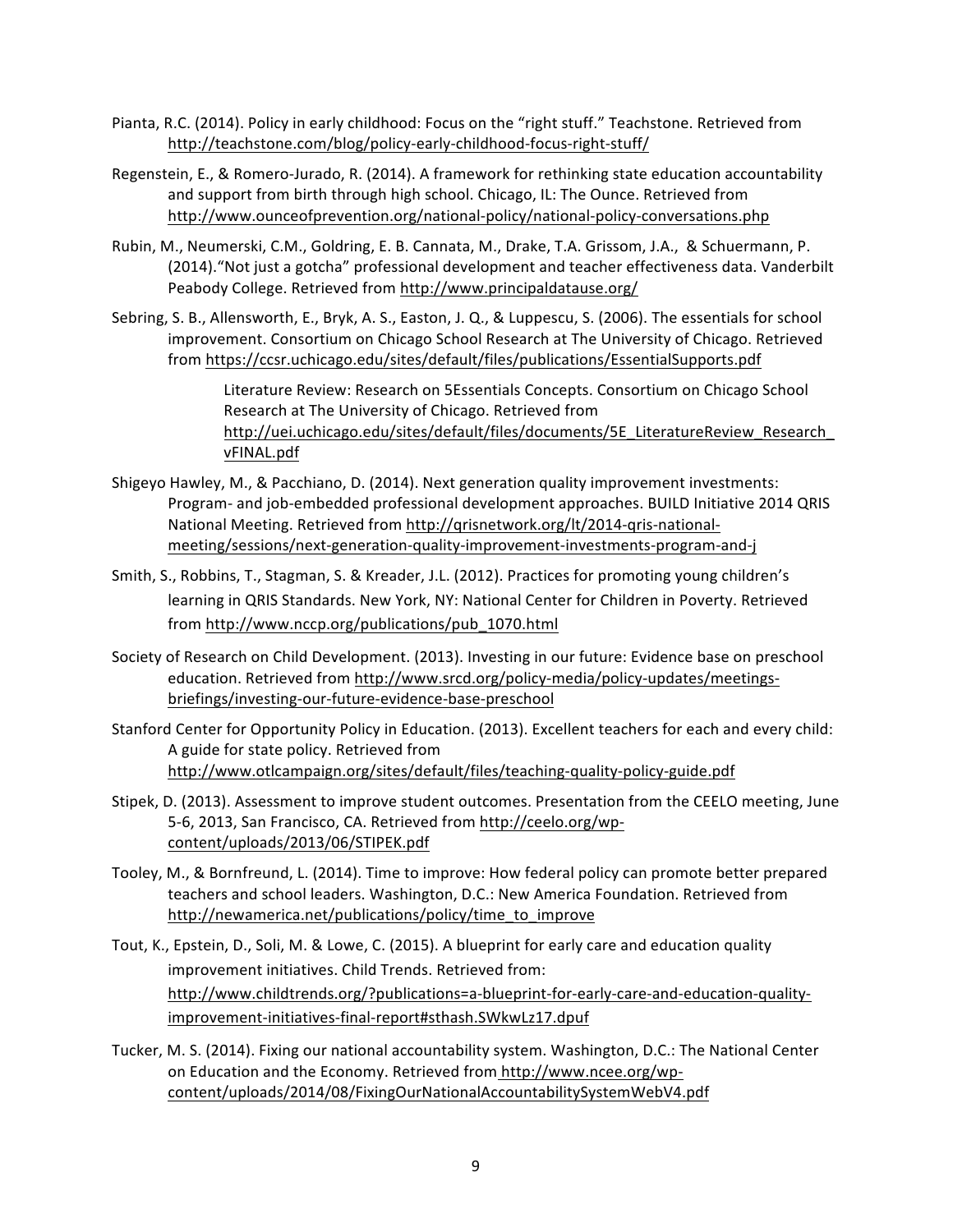- Whalon, K., Bishop, C., Snyder, P., Conroy, M., McLaughlin, T. (2013). Applying practice-based coaching with teachers in early childhood centers. Presentation at the 2013 annual meeting of the Division for Early Childhood, San Francisco, CA. Retrieved from http://ceecs.education.ufl.edu/wp-content/uploads/2014/01/DEC-Coaching-Final.pdf
- Whitebook, M. (2014). Building a skilled teacher workforce: Shared and divergent challenges in early care and education and in grades K-12. Retrieved from http://www.irle.berkeley.edu/cscce/wpcontent/uploads/2014/09/Building-a-Skilled-Teacher-Workforce\_September-2014\_9-25.pdf
- Willer, B., Lutton, A. & Ginsberg, M. (2011) The importance of early childhood teacher preparation: The perspectives and positions of the National Association for the Education of Young Children. In The pre-k debates: Current controversies & issues, eds. E. Zigler, W. Gilliam & S. Barnett, 77-83. Baltimore, MD: Brookes
- Winton, P., Snyder, P., & Goffin, S. (in press). Beyond the status quo: Rethinking professional development for early childhood teachers. In by L. Couse & S. Recchia (eds). Handbook of Early Childhood Teacher Education.
- Zaslow, M., Tout, K., Halle, T., Vick Whittaker, J., & Lavelle, B. (2010). Emerging research Vick Whittaker 7 on early childhood professional development. In S. B. Neuman, & M. L. Kamil (Eds.), Preparing Teachers for the Early Childhood Classroom (19 – 48). Baltimore, MD: Brookes Publishing.
- Zaslow, M., Tout, K., Halle, T., Vick Whittaker, J., & Lavelle, B. (2010). Emerging research Vick Whittaker 7 on early childhood professional development. In S. B. Neuman, & M. L. Kamil (Eds.), Preparing Teachers for the Early Childhood Classroom (19 – 48). Baltimore, MD: Brookes Publishing.

Zero to Three (2009). Early experiences matter: A guide to improved policies for infants and toddlers. Washington, D.C.: Author. Retrieved from http://main.zerotothree.org/site/DocServer/Policy\_Guide.pdf?docID=8401

#### *Websites that include many articles and resources related to early childhood teaching quality*

- The Center for Social and Emotional Foundations for Early Learning http://csefel.vanderbilt.edu/
- The Center on Great Teachers and Leaders is based at American Institutes for Research. Understanding Teaching Conditions: http://www.gtlcenter.org/technicalassistance/professional-learning-modules/understanding-teaching-conditions
- The Division for Early Childhood (DEC): Special education http://www.dec-sped.org/
- Five Essentials Early Education: The Ounce and University of Chicago Consortium on School Research http://www.theounce.org/what-we-do/research/programs/five-essentials-earlyeducation
- The Gates Foundation, http://www.metproject.org/
- The National Association for the Education of Young Children http://www.naeyc.org/
- The National Center for Quality Teaching and Learning http://eclkc.ohs.acf.hhs.gov/hslc/ttasystem/teaching
- The National Council on Teacher Quality http://www.nctq.org/statePolicy/statePolicyHomeNew.do
- The New Teacher Center, http://www.newteachercenter.org/policy-makers